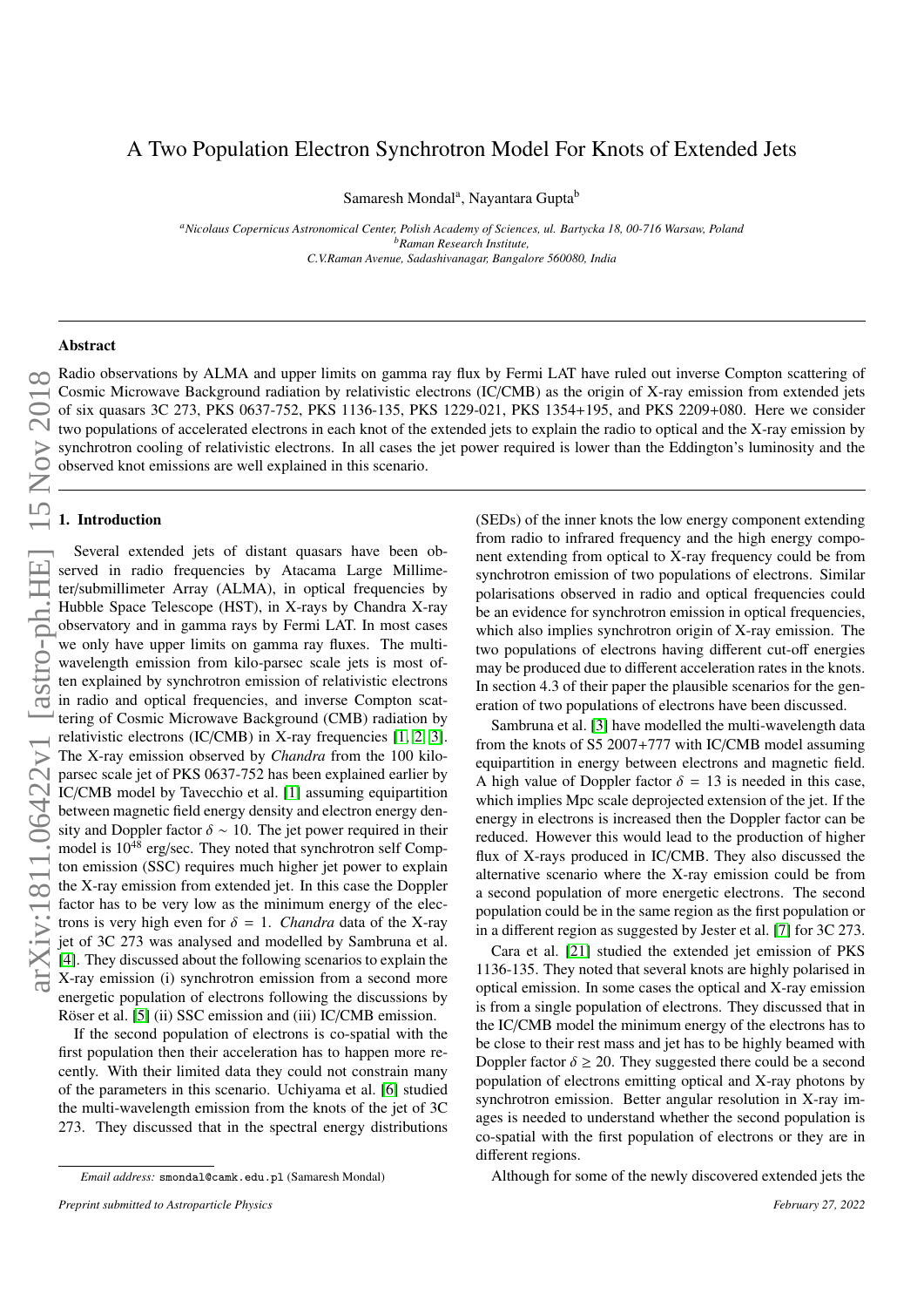X-ray emission could be explained satisfactorily with IC/CMB model [\[9,](#page-3-8) [10\]](#page-3-9) in many other cases the gamma ray flux expected from IC/CMB model exceeds the upper limits from Fermi LAT [\[11,](#page-10-0) [12,](#page-10-1) [13\]](#page-10-2), thus ruling out this model. IC/CMB model of Xray emission has been ruled out for the extended jets of 3C 273 [\[11\]](#page-10-0), PKS 0637-752 [\[12,](#page-10-1) [13\]](#page-10-2) and more recently for the extended jets of some other quasars PKS 1136-135, PKS 1229-021, PKS 1354+195, and PKS 2209+080 [\[14\]](#page-10-3).

The problems with IC/CMB model include high luminosity required to explain X-ray data, high Lorentz factor required to explain jet emission which violates observed limit on Lorentz factor, offsets in peak brightness between radio, optical and X-ray frequencies. Moreover polarisation measurements in UV frequency show excess polarisation which is unexpected in IC/CMB model.

The alternative scenario of proton synchrotron emission could be possible as protons lose energy very slowly by synchrotron emission and traverse long distances before cooling down. Proton synchrotron model has been applied to the extended jet of 3C 273 and PKS 0637-752 in earlier works [\[15,](#page-10-4) [16,](#page-10-5) [17\]](#page-10-6). The magnetic field needed to explain the X-ray emission in the proton synchrotron model is of mG order for 3C 273 and PKS 0637-752. Most of the jet luminosity is due to this strong magnetic field. The Lorentz factor of the emission region could be close to 3 in the proton synchrotron model, which is physically plausible as a kilo-parsec scale jet is expected to move much slower than a parsec scale jet. But for the other extended jets proton synchrotron model requires Super-Eddington's luminosity to explain the X-ray emission.

In this work we do a systematic analysis of synchrotron emission from two populations of electrons within a region of kiloparsec scale radius to explain the radio to X-ray emission from knots of six sources. Although qualitatively this model has been discussed in earlier work, a quantative study including the latest observational data has not been done so far. We have assumed that the two populations are co-spatial. One population of injected electrons is having energy in the range of MeV to GeV which would explain the radio to infrared data, another population having TeV energy would explain the optical to X-ray data. The relativistic electrons lose energy by emitting synchrotron and inverse Compton (IC) emission. The propagated electron spectra have been calculated with the publicly avail-able time dependent code GAMERA<sup>[1](#page-1-0)</sup>. The estimated radiations are compared with the observed data to determine the parameter values. The Tables with the parameters values are given in the APPENDIX. Our results are discussed in section 3.

#### 2. Modelling of Spectral Energy Distributions

The GAMERA code solves the transport equation of particles, in our case electrons, to get the time evolved particle spectrum and also calculates the radiation spectra.

The transport equation for the electron spectrum is

$$
\frac{\partial N(E,t)}{\partial t} = Q(E,t) - \frac{\partial}{\partial E} (b(E,t)N(E,t)) \tag{1}
$$

The injection spectrum is  $Q(E, t)$  and the propagated spectrum is  $N(E, t)$ . We have included the synchrotron loss of electrons and IC/CMB interactions in the transport equation by the term  $b(E, t)$ . This code uses the full Klein-Nishina crosssection for IC scattering from Blumenthal & Gould [\[18\]](#page-10-7) and self-consistently calculates the synchrotron and IC photon flux radiated by the relativistic electrons. Diffusion loss is assumed to be negligible compared to the radiative losses of electrons. The electron spectrum is evolved for  $10<sup>4</sup>$  years, which is assumed to be the age of the extended jet, and the synchrotron and IC spectra are calculated subsequently. Power law electron spectrum with spectral index  $(\alpha)$  between 2 to 3 is injected into the spherical region of 1 kilo-parsec radius with minimum and maximum energies of electrons *Emin* and *Emax* respectively. The spectral index and minimum, maximum energies are adjusted to fit the data.

The jet power is calculated using this expression

$$
P_{jet} = \pi R^2 \Gamma^2 c (u'_B + u'_e)
$$
 (2)

where  $u'_B$ ,  $u'_e$  are the energy densities in magnetic field, electrons respectively. The jet power in magnetic field is denoted by  $P_B$ . In our case  $u'_B \geq u'_e$ , so  $P_{jet} \simeq P_B$ . This is necessary<br>in our model to reduce the IC/CMB contribution. We note that in our model to reduce the IC/CMB contribution. We note that in earlier studies authors often assumed equipartition in energy between magnetic field and electrons, to constrain the parameter values. This would give very high X-ray and gamma ray flux. We try to reduce the jet power by optimising the magnetic field *B*. We have calculated the total jet power *Ptotal* after adding the jet power for all the knots and displayed in the Tables in APPENDIX. *R* is the radius of the spherical emission region moving with Lorentz factor Γ. We have taken the emission regions of kilo-parsec scale radius motivated by the radio and X-ray observations of extended jets. It is important to note that Lorentz factor is expected to be low as extended jets move much slower than parsec scale jets [\[14\]](#page-10-3). The Lorentz factor and the viewing angle are used to calculate the Doppler factor. If the Doppler factor is high we get more luminosity in IC/CMB emission in the observer's frame as it is boosted by a factor of  $\delta^6/\Gamma^2$  [\[22\]](#page-10-8). We have chosen low values of Lorentz factor<br>and high values of viewing angle  $\theta$ . so that the values of the and high values of viewing angle  $\theta_{obs}$ , so that the values of the Doppler factor in our model are not high, and thus the luminosity in IC/CMB emission is low. Moreover, the Doppler factor cannot be too low as this would require very high jet power to explain the multi-wavelength data with synchrotron emission of two populations of electrons.

S5 2007+777. The BL Lac object S5 2007+777 at a redshift of 0.342 having hybrid FR I and FR II radio morphology is classified as HYMOR object. The isotropic bolometric luminosity of S5 2007+777 is  $5.12 \times 10^{45}$  erg/sec [\[19\]](#page-10-9). The extended jet of S5 <sup>2007</sup>+777 has five knots *<sup>K</sup>*<sup>3</sup>.<sup>6</sup>, *<sup>K</sup>*<sup>5</sup>.<sup>2</sup>, *<sup>K</sup>*<sup>8</sup>.<sup>5</sup>, *<sup>K</sup>*<sup>11</sup>.<sup>1</sup> and *<sup>K</sup>*<sup>15</sup>.<sup>7</sup>. The distances of the knots from the core are measured in arcsecs in the 1.49 GHz image of VLA. The radio data from knot  $K_{8.5}$  is fitted with electron synchrotron and the X-ray data is fitted by two ways (i) IC/CMB (ii) synchrotron from a second population of electrons [\[3\]](#page-3-2). They assumed the jet to be strongly beamed with Doppler factor  $\delta = 13$ . The superluminal feature found in

<span id="page-1-0"></span><sup>1</sup>http://joachimhahn.github.io/GAMERA/docs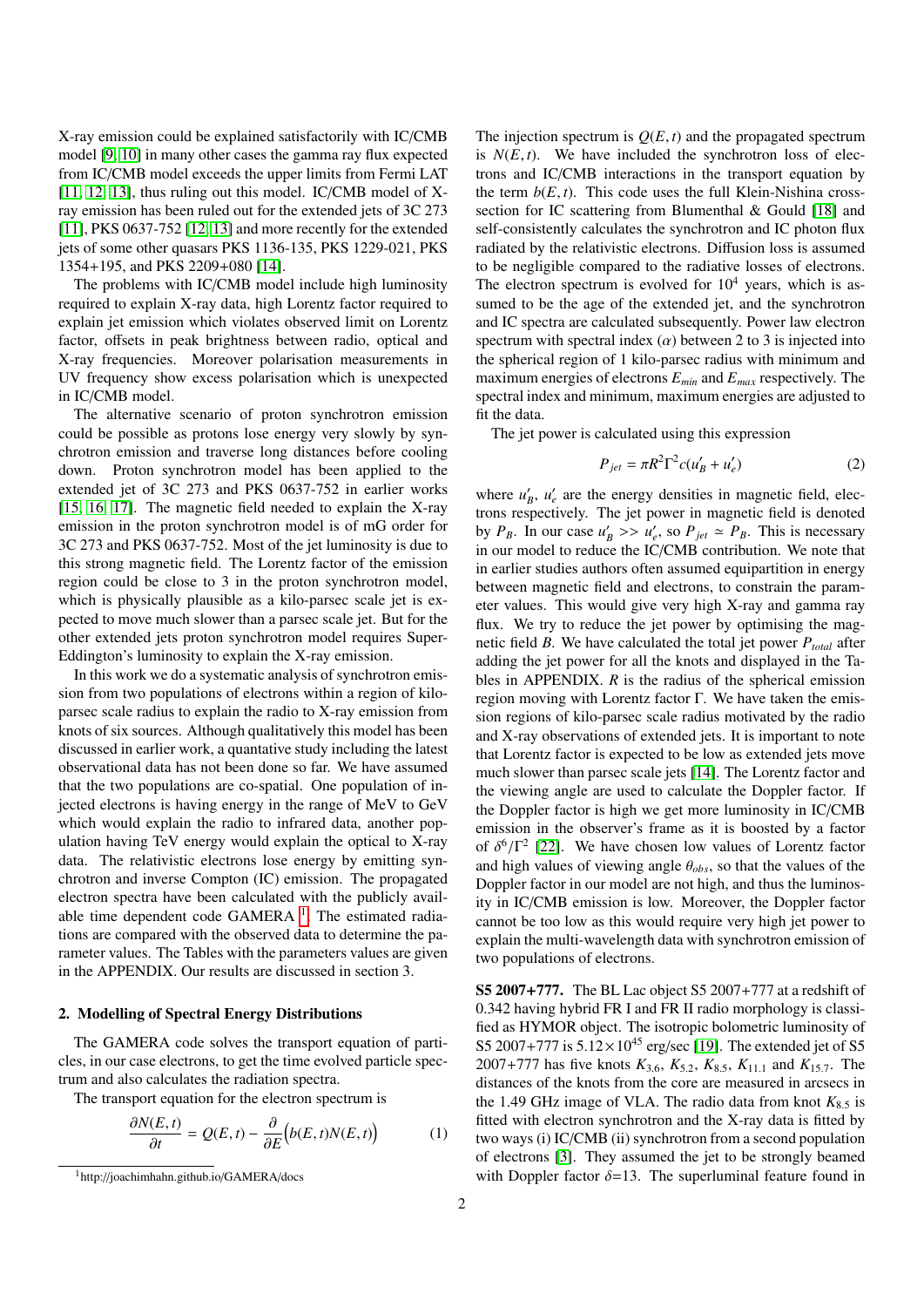VLBI observation constrains the jet to be aligned within ∼ 24*<sup>o</sup>* to our line of sight. Which implies the deprojected length of the jet to be 150 kpc. The jet luminosity required to fit the data in the IC/CMB model is of the order of  $10^{46}$  erg/sec. In our study, we have used viewing angle  $\theta_{obs} = 20^\circ$  and Lorentz factor  $\Gamma$  in the range of 2.4 to 2.8. The other parameters values have been the range of 2.4 to 2.8. The other parameters values have been listed in Table 1. We have modelled the emission from each of the knots separately assuming the two populations of electrons in each knot are within spherical blobs of radius 1 kpc. All the parameter values of our model for the knots are given Table 1 and Table 2. Fig.1. shows the data points from knots fitted with electron synchrotron emission. The total jet power required in the knots to model the radio and X-ray emission with electron synchrotron model is of the order of  $6 \times 10^{45}$  erg/sec, which is comparable to its bolometric luminosity .

PKS 1136-135. The FR II object PKS 1136-135 located at redshift 0.556 has been observed by Hubble Space Telescope and Chandra X-ray observatory and modelled by [\[20\]](#page-10-10). The extended jet of this source has seven knots observed in radio and X-ray frequencies. They used IC/CMB model to fit the X-ray emission from the outer knots and synchrotron emission from a second population of electrons for the inner knots. It is interesting to note that the radio flux increases but the X-ray flux decreases with the distance of the knots from the core. The nearest knot  $\alpha$  has the least radio flux and the furthest knot HS has the maximum radio flux. It was suggested that plasma deceleration could be the cause of decrease in the X-ray to radio flux ratio.

The IC/CMB and two population electron synchrotron models were revisited later [\[21\]](#page-3-7). They discussed that IC/CMB model is disfavoured due to the high polarization in the optical data from the knots. The gamma ray flux expected from IC/CMB exceeds the upper limits from Fermi LAT for the first three knots  $\alpha$ , A and B [\[14\]](#page-10-3). They also noted fitting the UV data with IC/CMB model for knot  $\alpha$  and A over predicts the X-ray flux from them. Moreover the UV spectrum is harder than that expected from the IC/CMB model. The Eddington luminosity of PKS 1136-135 is  $3.45 \times 10^{46}$  erg/sec [\[23\]](#page-10-11). The two population electron synchrotron model used in our work requires total luminosity  $10^{46}$  erg/sec to explain the observed emission from the knots. The parameter values used in our modelling are given in Table 3 and Table 4. We have assumed low values of Lorentz factors and large values of viewing angles to lower the values of the Doppler factors. Fig.2. shows the data points from the seven knots fitted with our model.

PKS 1229-021. PKS 1229-021 located at a redshift of 1.045 has been observed by Chandra X-ray observatory [\[24\]](#page-10-12) and Hubble Space Telescope [\[25\]](#page-10-13). VLA image at 8.4GHz frequency shows four knots A, B, C and D. Atacama Large Millimeter/submillimeter Array (ALMA) and Chandra have resolved knot A in the extended jet of PKS 1229-021 but the emission from the knots B, C, D could not be resolved separately. More observational data from the separate knots would be helpful to model the spectral energy distribution from each knot separately. The data points fitted in Fig.3. have been

taken from [\[14\]](#page-10-3). Eddington luminosity of PKS 1229-021 is  $6.31 \times 10^{46}$ erg/sec [\[23\]](#page-10-11). The values of the parameters used in this work are given in Table 5 and Table 6. In this case also the total jet power required in our model is lower than the Eddington's luminosity of this source.

PKS 1354+195. PKS 1354+195 located at redshift 0.72 has a bright core. VLA and ALMA observations resolved two knots A and B in its extended jet. Due to the bright core it is difficult to resolve knot A in X-rays. Its jet emission has been modelled by [\[26\]](#page-10-14) and [\[27\]](#page-10-15) with IC/CMB model. We have taken the observed X-ray flux at 1 KeV from [\[27\]](#page-10-15) and other multiwavelength observational data from [\[14\]](#page-10-3). The Eddington luminosity of this quasar is  $2.93 \times 10^{47} erg/sec$  [\[23\]](#page-10-11). The multiwavelength data and the fittings of the SEDs are shown in Fig.4. Table 7 and Table 8 display the values of the parameters used in our model. Total jet power required in our model is more than 10 times less than the Eddington's luminosity of this source.

PKS 2209+080. PKS 2209+080 located at redshift 0.485 has five knots A, B, C, D, E in its extended jet. The extended jet emission was modelled with IC/CMB earlier [\[28\]](#page-10-16). Only one X-ray data point was noted from knot E in this paper. Due to the lack of X-ray data from the knots we can not constrain the values of the model parameters. The radio and optical data are available for all the knots. From electron synchrotron modelling of these data we constrain the magnetic field. Future observations with Chandra would be helpful for better understanding of knot emission. The mass of its central blackhole is yet unknown. Assuming it to be  $10^{9}M_{\odot}$  the Eddington luminosity is expected to be  $1.22 \times 10^{47}$  erg/sec. Fig.5. shows the observed fluxes and the SEDs from our model. The values of the parameters used in the present work are given in Table 9 and Table 10. The total jet power required in electron synchrotron model  $4 \times 10^{46}$  erg/sec is less than half of its Eddington's luminosity.

PKS 0637-752. PKS 0637-752 located at a redshift of 0.651 has four knots in its extended jet. IC/CMB model has been ruled out for the jet emission by ALMA data and Fermi LAT upper limits [\[12,](#page-10-1) [13\]](#page-10-2). It has been shown earlier that the X-ray emission from the knots could be explained by proton synchrotron model [\[17\]](#page-10-6). The Eddington luminosity of PKS 0637-752 could be of the order of  $10^{48}$  erg/sec [\[29\]](#page-10-17). The values of the parameters used in our model are displayed in Table 11 and Table 12. The total jet power required is ten times lower than the Eddington's luminosity of this source. Fig.6. shows the observed and our calculated fluxes.

#### 3. Results and Discussions

The SEDs fitted in our model to the data from the knots of the extended jets of six quasars are shown in Fig.1. to Fig.6. Table 1 to Table 12 have the parameter values used to fit the data. The magnetic fields in the knots are varied in the range of 0.03 mG to 0.7 mG to fit the observed radio and X-ray data.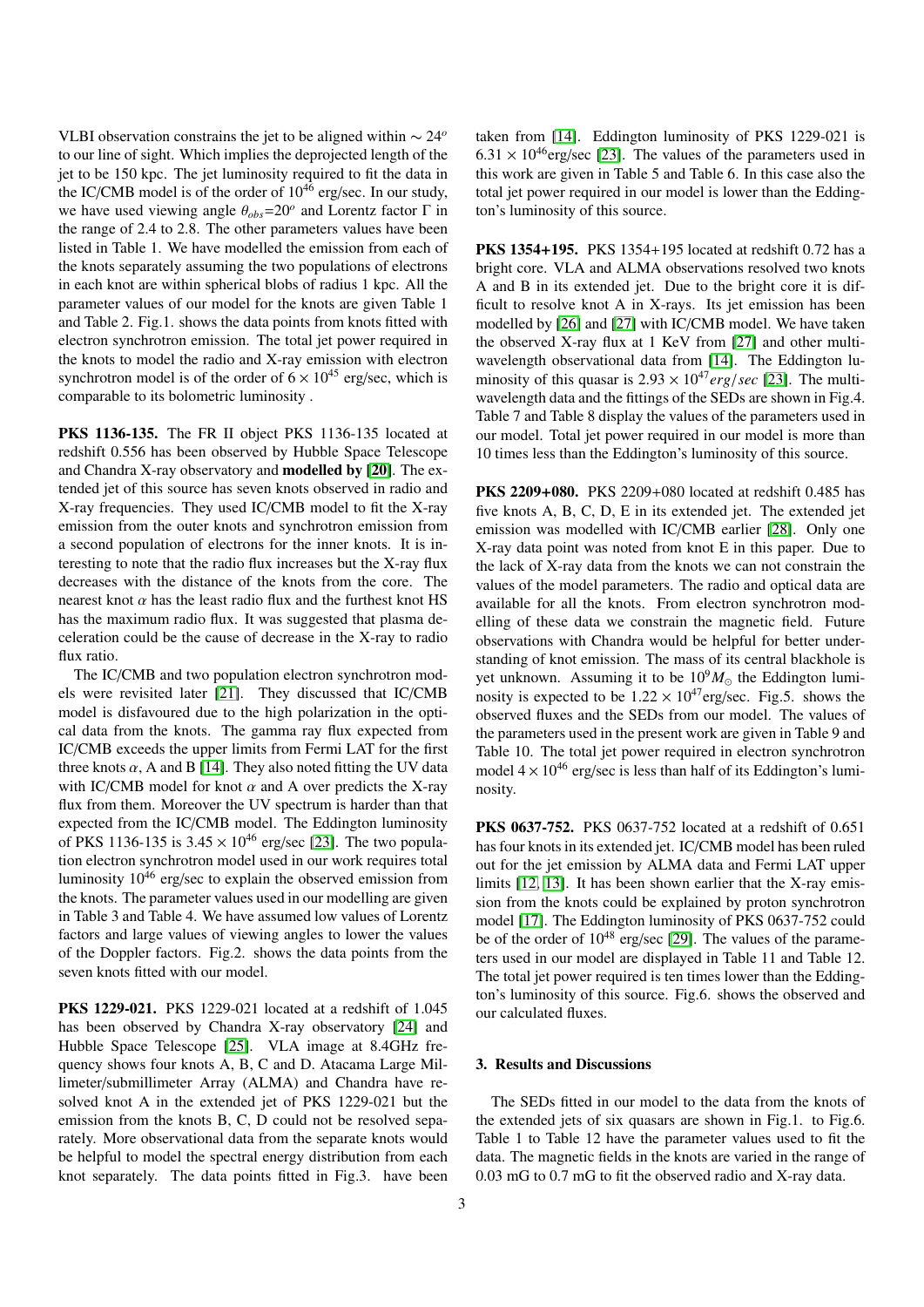Fig.1. shows the fit to the data points for the source S5 2007+777. The first population of injected electrons is having energy in the range of 10 MeV to 10 GeV and spectral index at injection is in the range of 2.3 to 3. The second population has energy at injection in the range of 10 to 100 TeV. The transport equation calculates the time evolved electron spectrum after including radiative losses by electrons. Our formalism does not include any escape or diffusion loss of electrons. Synchrotron loss by lower energy electrons gives the radio and optical flux (dashed lines in figures) and the same from the high energy population gives the X-ray flux (solid lines). IC/CMB emission gives high energy gamma rays as shown in the figures. The high energy gamma rays will be attenuated due to interactions with the extragalactic background light (EBL). We have not included the EBL correction on high energy gamma rays in this work.

Fig.2. shows the emissions from the knots of PKS 1136+135. We have many low energy data points from the knots of its extended jet. The radio fluxes from the knots increase with their distances from the core. But a similar variation in the X-ray fluxes from the knots has not been observed. In Table 3 the magnetic field varies in the range of 0.03 mG to 0.15 mG. The total jet power required in the knots  $(10^{46} \text{ erg/sec})$  is lower than the Eddington luminosity  $3.45 \times 10^{46}$  erg/sec of this source. The Lorentz factor is always assumed to be below 3 as constrained from proper motion study of the knots of 3C 273 [\[31\]](#page-10-18). We do not have observational constraints on the viewing angles for the extended jets of PKS 1136+135, PKS 1229-021, PKS 1354+195, PKS 2209+080 and PKS 0637-752. A moderately high value of 20*<sup>o</sup>* is assumed so that Doppler factor is not too high.

Fig.3. shows the multi-wavelength emission from knot A and combined emission from knots B, C and D of PKS 1229-021. In future with more observational data it would be possible to study the knot to knot variations of the emissions from B, C and D. The total jet power required  $1.32 \times 10^{46}$  erg/sec as given in Table 6 is lower than its Eddington luminosity  $6.31 \times 10^{46}$ erg/sec. The magnetic field is assumed in the range of 0.1 to 0.2 mG. The size of the emission region is always assumed to be 1 kpc.

The extended jet of PKS 1354+195 has two knots A and B. Fig.4. shows the SEDs of these knots. The knot A nearer to the core is brighter in radio and X-ray frequencies than the knot B. We have adjusted the values of the magnetic field and the Doppler factor such that the IC/CMB emission is not too high.

Fig.5. shows the data points and SEDs from the five knots of PKS 2209+080. In future with better observational data in Xray frequencies the modelling could be improved to constrain the parameter values. The nearest knot is brightest in radio. But the radio fluxes do not decrease systematically with the distances of the knots from the core. The parameter values are shown in Table 9 and Table 10. The magnetic fields in the knots vary in the range of 0.05 mG to 0.3 mG and the spectral indices of the injected electrons are in the range of 2.1 to 2.3. The total jet power required is less than 50% of its Eddington's luminosity.

Fig.6. shows the multi-wavelength emissions from the knots

of PKS 0637-752. The radio and X-ray fluxes are the least from the nearest knot  $WK_{5.7}$ . With more observational data in X-ray frequencies the modelling could be improved in future. The total jet power required is lower than the Eddington's luminosity of this source. The parameter values are displayed in Table 11 and Table 12. For this source proton synchrotron model also can explain the X-ray emission from knots without exceeding the luminosity budget.

In PKS 1136-135 for several knots a high degree of UV polarization has been observed which indicates synchrotron origin. It has been discussed earlier (see section 4.2 of Breiding et al. [\[14\]](#page-10-3) that the UV upturns in the SEDs of knots A-C of PKS 2209+080, knots  $\alpha$  and A in PKS 1136-135 and hardening of the optical-UV spectrum indicates a synchrotron origin from a second population of electrons.

We have fitted the UV upturns in the SEDs of knots  $\alpha$  and A of PKS 1136-135, knots A-C of PKS 2209+080 and knot WK<sub>5.7</sub> of PKS 0637-752 with synchrotron emission of the second population of electrons as shown in Fig.2., Fig.5. and Fig.6. respectively.

Finally it is difficult to explain what kind of acceleration mechanism can produce two populations of electrons in two energy ranges. There could be different acceleration mechanisms working simultaneously to accelerate the electrons to different energy ranges.

Following the discussion by Uchiyama et al. [\[6\]](#page-3-5) the acceleration time scale  $t_{acc} = \xi r_g/c$ , where the gyroradius  $r_g = E/(eB)$ . The rate of accelerations is determined by the factor  $\xi \geq 1$ , which is usually assumed to be energy independent. The maximum energy of the electrons could be different due to different values of the  $\xi$  factor.

Moreover the factor  $\xi$  is approximately the ratio of energy densities in regular and turbulent components of magnetic field for relativistic shocks in the theory of diffusive shock acceleration. Development of a different turbulent component of magnetic field near the shock may also lead to a different value of  $\xi$ . Another possibility could be two different shocks with different values of  $\xi$  generating two populations of electrons.

Further investigation in this direction is necessary to understand the physics of knot emissions in extended jets.

#### 4. Acknowledgment

We thank the referee for constructive comments.

#### References

- <span id="page-3-0"></span>[1] [Tavecchio, F., Maraschi, L., Sambruna, R., M., Urry, C. M., 2000,](http://iopscience.iop.org/article/10.1086/317292/pdf) ApJ, [544, L23](http://iopscience.iop.org/article/10.1086/317292/pdf)
- <span id="page-3-1"></span>[2] [Celotti, A., Ghisellini, G. & Chiaberge, M., 2001,](https://academic.oup.com/mnras/article-lookup/doi/10.1046/j.1365-8711.2001.04160.x) MNRAS, 321, L1
- <span id="page-3-2"></span>[3] [Sambruna, R. M., Donato, D., Cheung, C. C., Tavecchio, F., & Maraschi,](http://adsabs.harvard.edu/abs/2008ApJ...684..862S) L., 2008, [ApJ, 684, 862](http://adsabs.harvard.edu/abs/2008ApJ...684..862S)
- <span id="page-3-3"></span>[4] [Sambruna, R. et al. 2001,](http://adsabs.harvard.edu/abs/2001ApJ...549L.161S ) ApJ, 549, L161
- <span id="page-3-4"></span>[5] Röser, H. -J. et al., 2000, A&A, 360, 99
- <span id="page-3-5"></span>[6] [Uchiyama, Y. et al., 2006,](http://adsabs.harvard.edu/abs/2006ApJ...648..910U) ApJ, 648, 910
- <span id="page-3-6"></span>[7] [Jester, S. et al. 2006,](http://adsabs.harvard.edu/abs/2006ApJ...648..900J) Ap.J, 648, 900
- <span id="page-3-7"></span>[21] [Cara, M., Perlman, E. S., Uchiyama, Y. et al., 2013,](http://ads.nao.ac.jp/abs/2013ApJ...773..186C) ApJ, 773,186
- <span id="page-3-8"></span>[9] [Simionescu, A.,Stawarz, L., Ichinohe, Y., et al., 2016,](http://iopscience.iop.org/article/10.3847/2041-8205/816/1/L15/pdf)ApJ, 816, L15
- <span id="page-3-9"></span>[10] Zacharias, M. and Wagner, S. J., 2016, A & A, 580, 110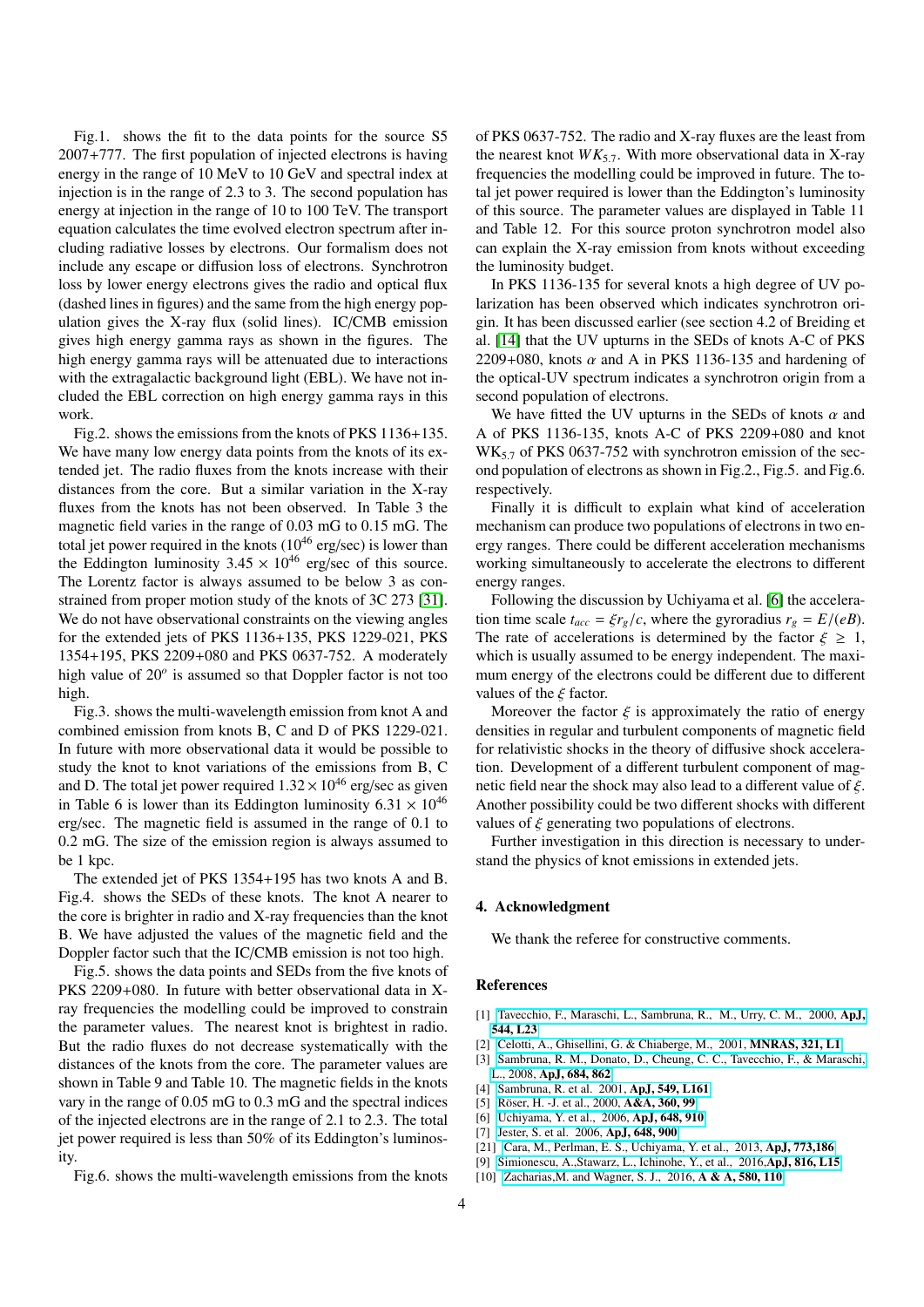

Figure 1: Multi-wavelength data of the knots in the extended jet of S5 2007+777 from [\[3\]](#page-3-2). The dashed lines represent electron synchrotron flux from the first population of electrons and the solid lines are for the second population. Dashed double dotted lines represent IC/CMB emission from first population of electrons and short dashed lines represent the same from the second population of electrons. Different colours and types of points represent different knots. Fermi LAT upper limits are shown with downward red arrows.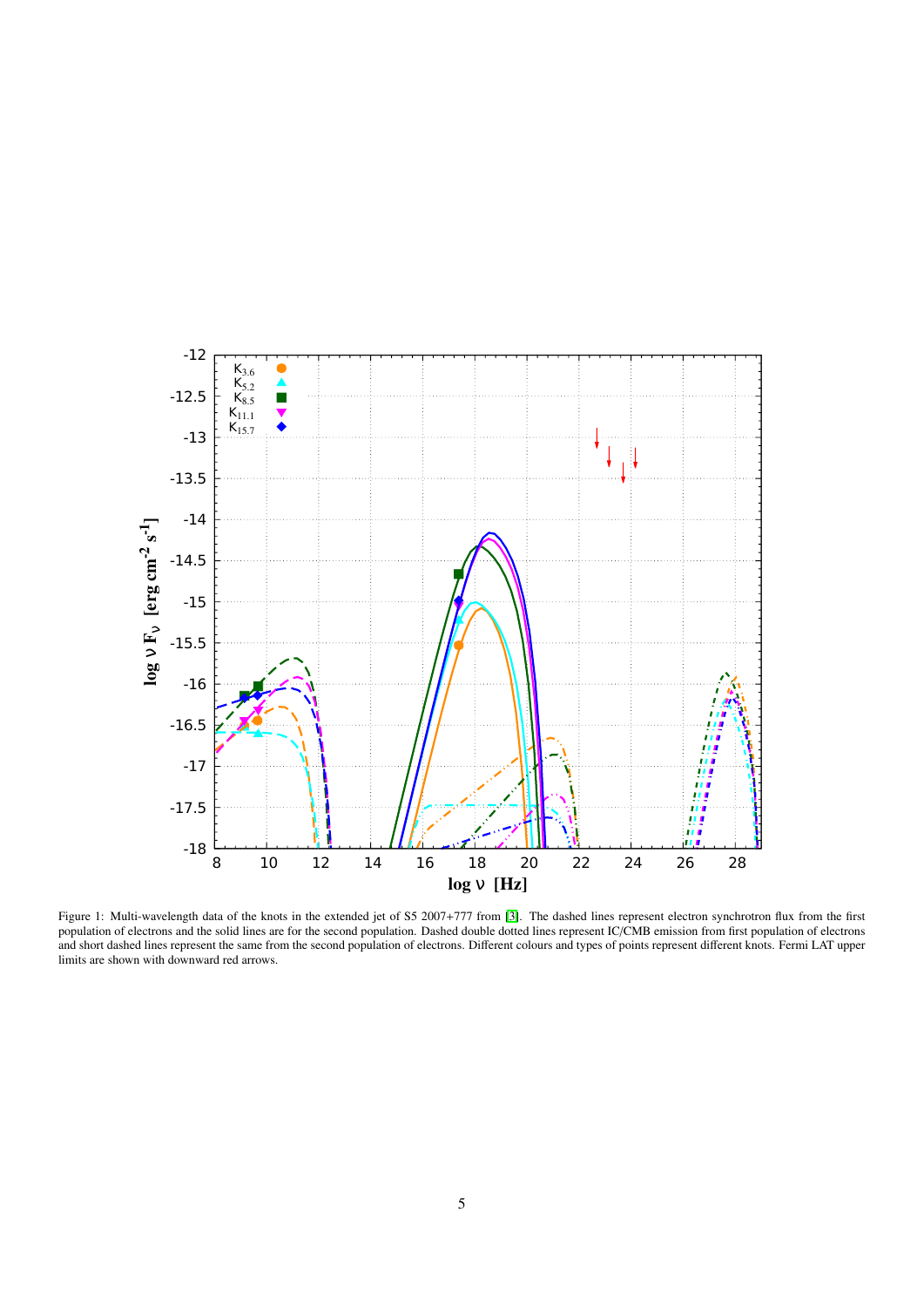

Figure 2: Multi-wavelength data of the knots in the extended jet of PKS 1136-135 from [\[20\]](#page-10-10). The data points for wavelengths 555nm, 5.8 $\mu$ m, 3.6 $\mu$ m have been<br>taken from [\[14\]](#page-10-3). Different colours and types of points are sho same as in Fig.1.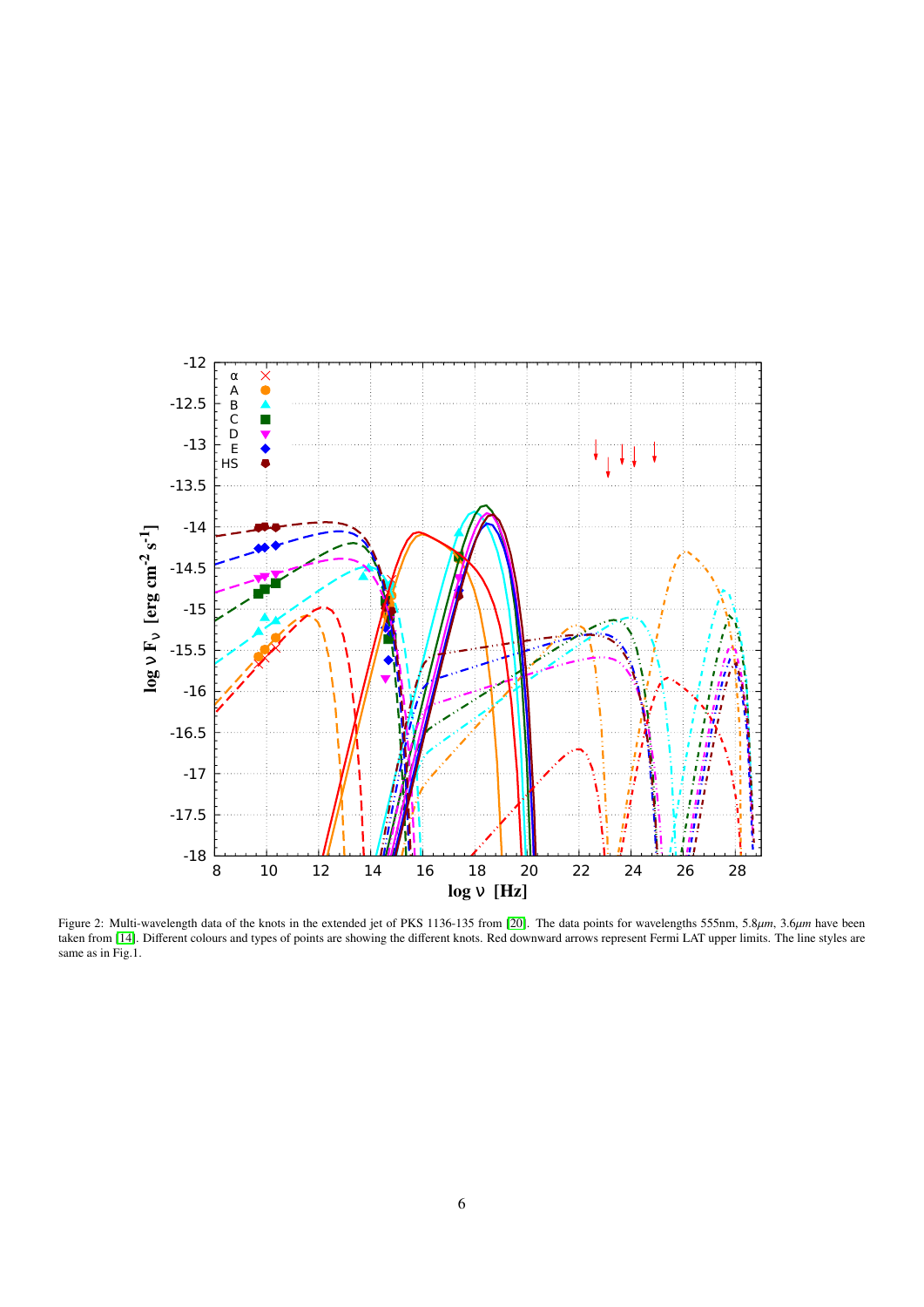

Figure 3: Multi-wavelength data of the knots in the extended jet of PKS 1229-021. Data points have been taken from [\[14\]](#page-10-3). BCD represents combined flux from knots B, C, D as these knots could not be resolved separately. Red downward arrow represents Fermi LAT upper limits. The line styles are same as in Fig.1.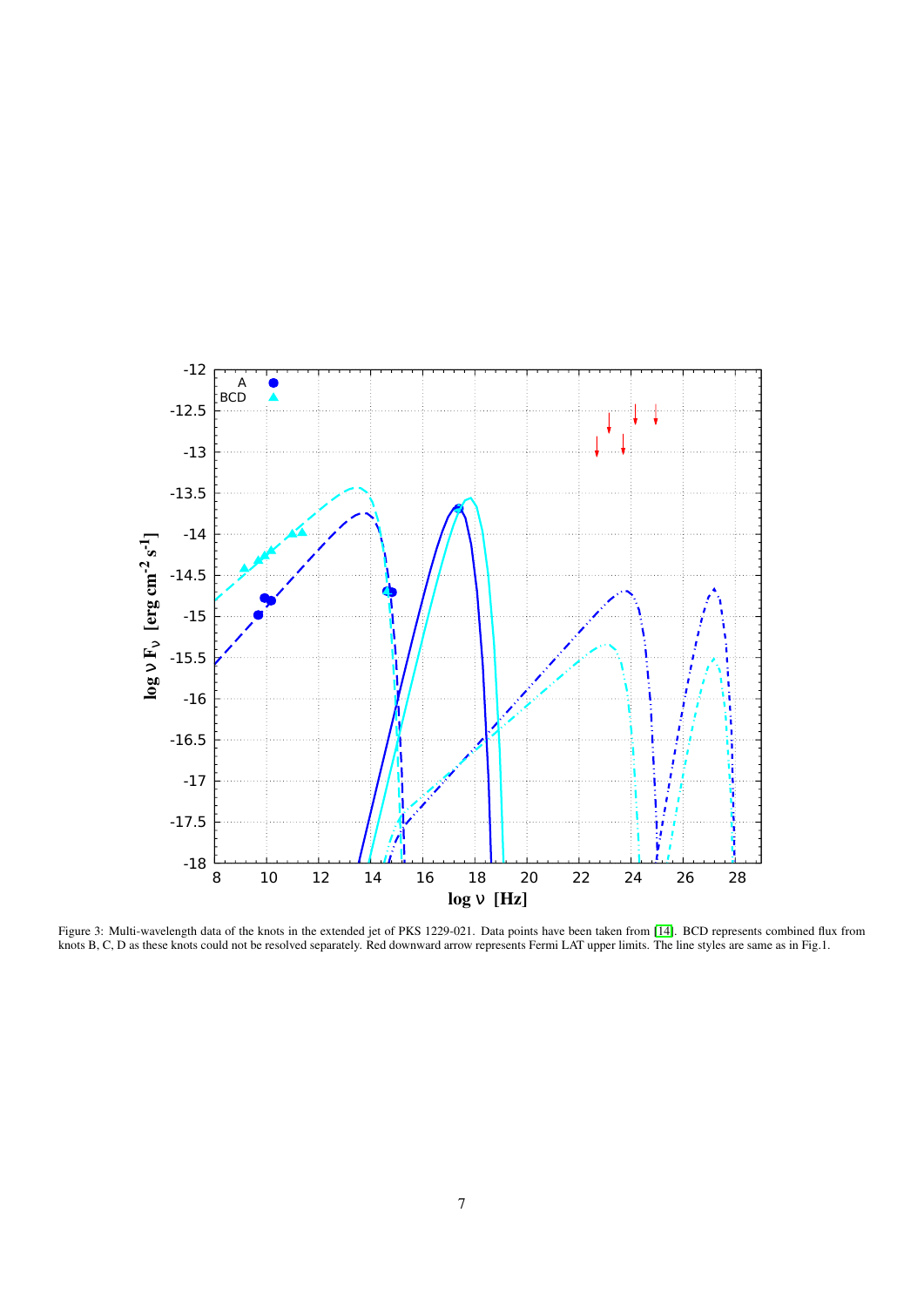

Figure 4: Multi-wavelength data from the knots of the extended jet of PKS 1354+195. Data points and Fermi LAT upper limits taken from [\[14\]](#page-10-3). Line styles are same as in Fig.1..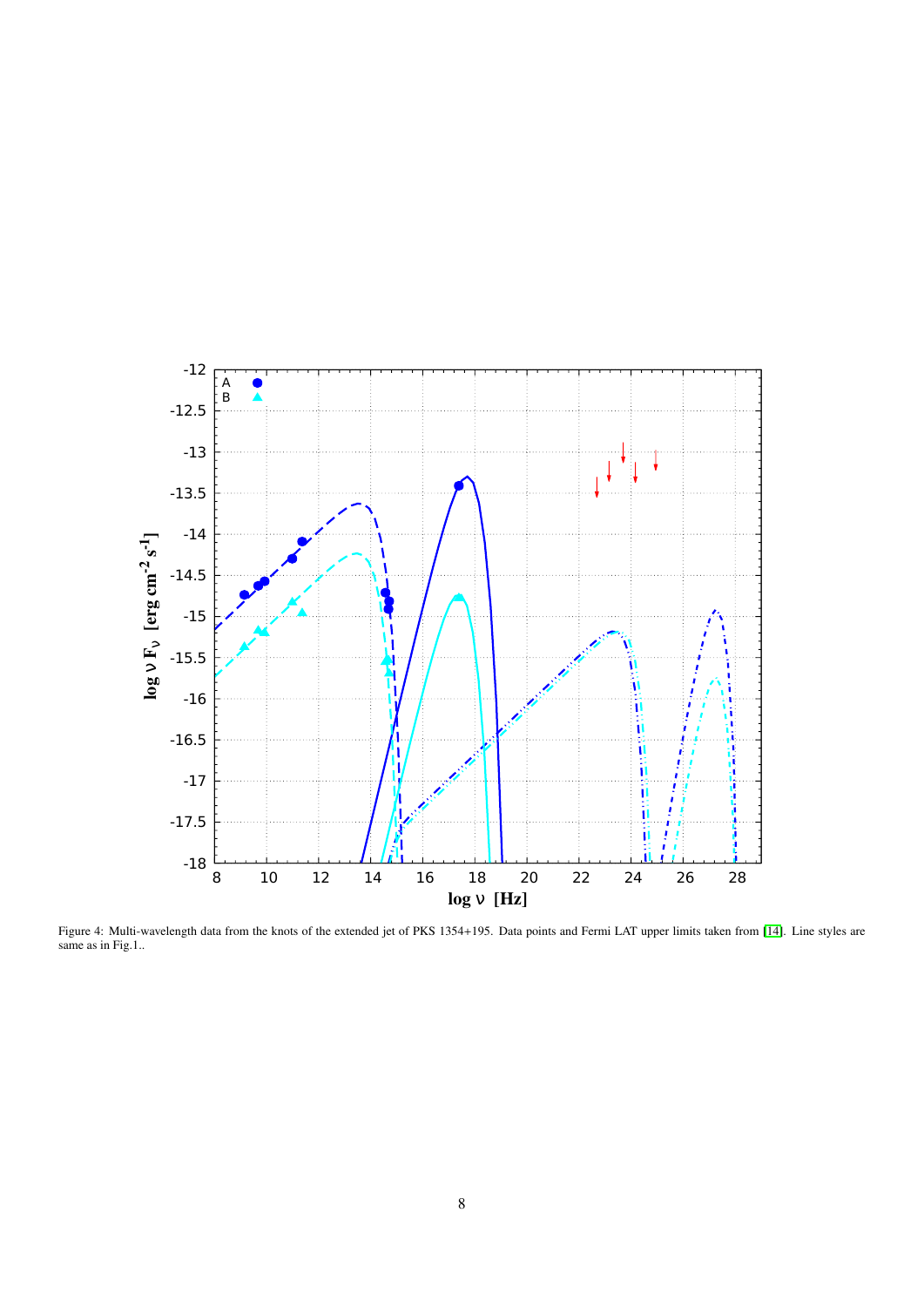

Figure 5: Multi-wavelength data from the five knots of the extended jet of PKS 2209+080. Data points, Fermi LAT upper limits are as given in [\[14\]](#page-10-3).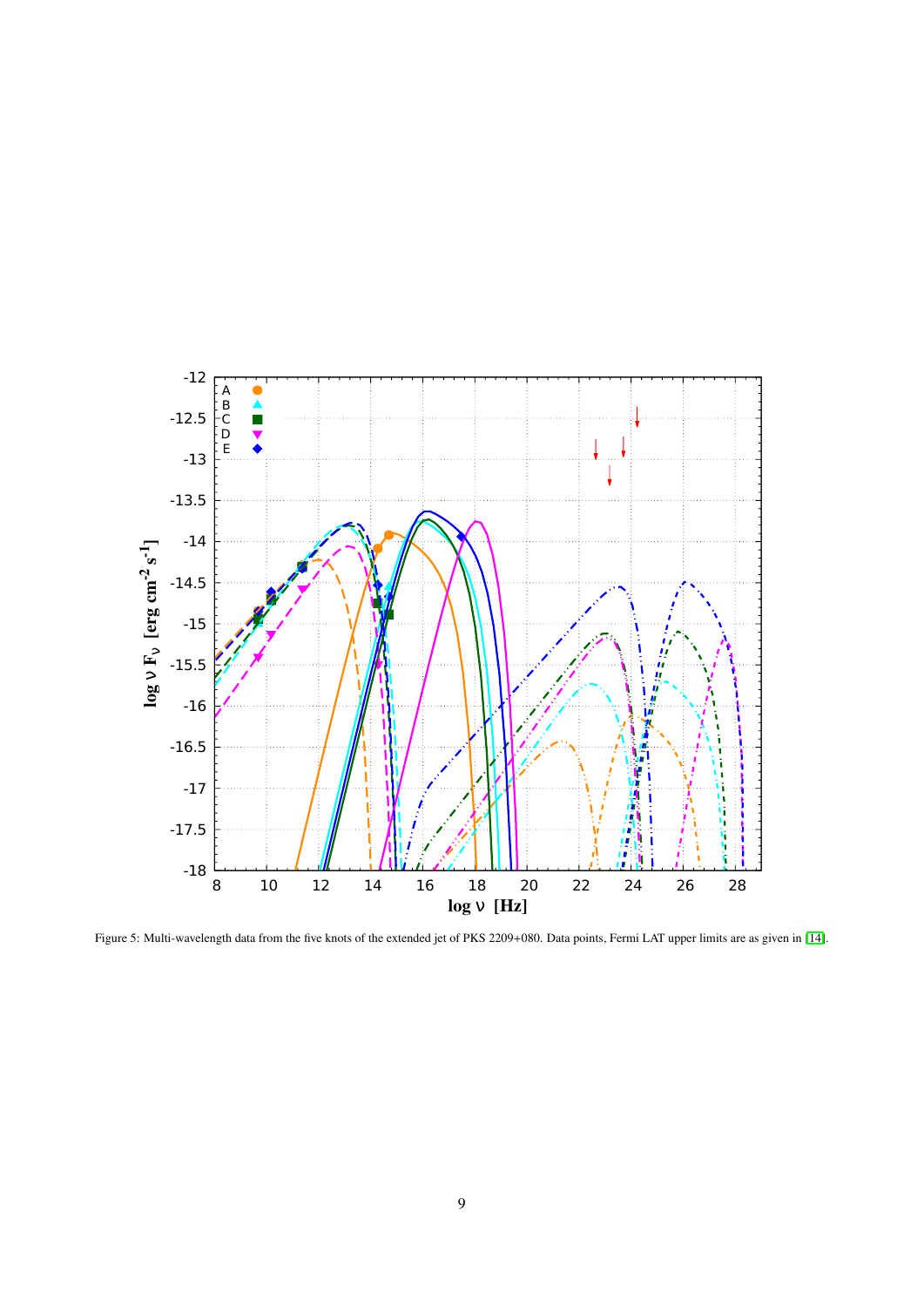

Figure 6: Multi-wavelength data from the knots of the extended jet of PKS 0637-752. Data point have been taken from [\[30\]](#page-10-19), Fermi LAT upper limits from [\[12\]](#page-10-1) and line styles are same as before.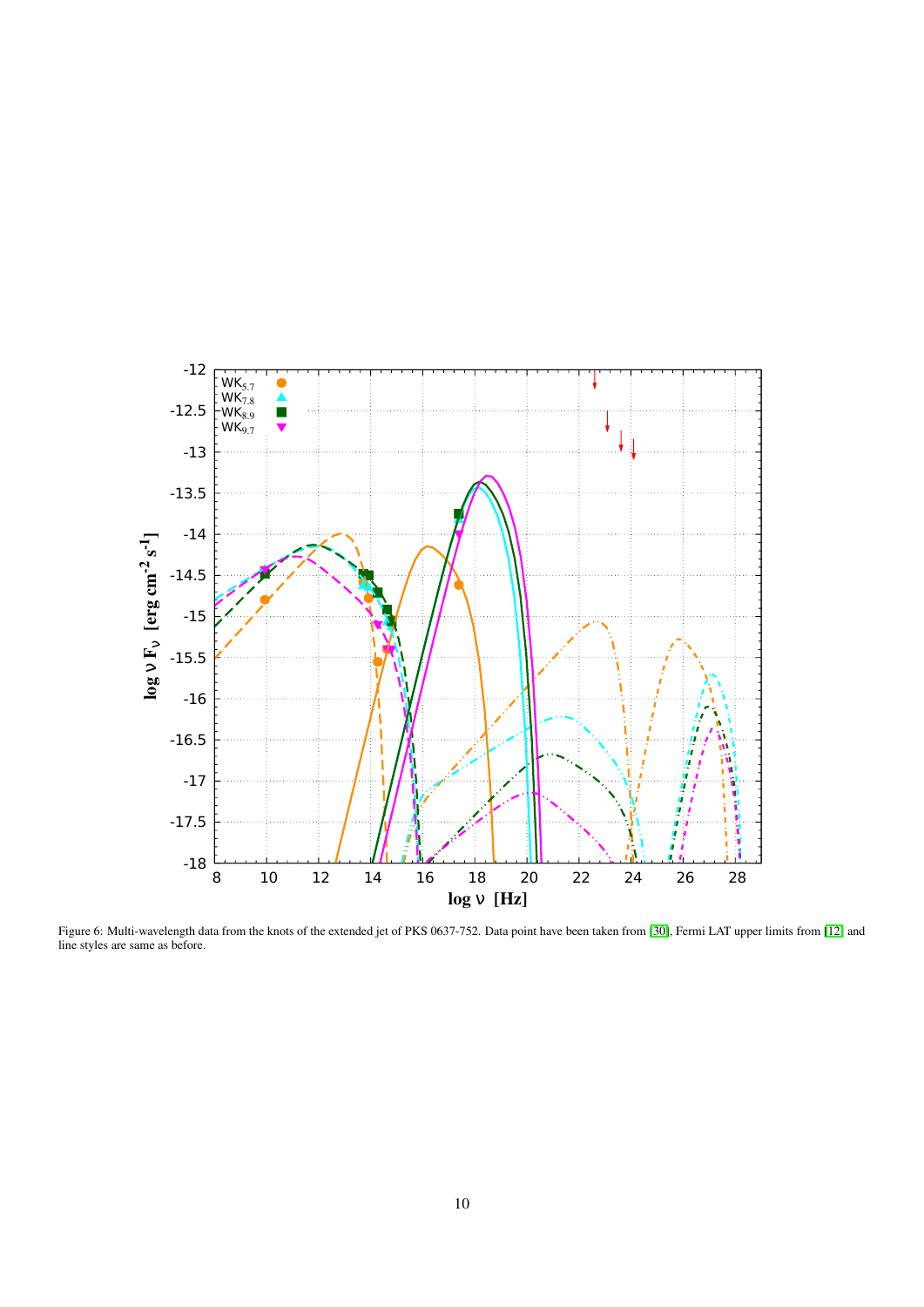- <span id="page-10-0"></span>[11] [Meyer, E. T. & Georganopoulos, M., 2014,](http://iopscience.iop.org/article/10.1088/2041-8205/780/2/L27/pdf) ApJ, 780, L27
- <span id="page-10-1"></span>[12] [Meyer, E.T., Geoganopoulos, M., Sparks, W. B. et al., 2015,](http://iopscience.iop.org/article/10.1088/0004-637X/805/2/154/pdf) ApJ, 805, [154](http://iopscience.iop.org/article/10.1088/0004-637X/805/2/154/pdf)
- <span id="page-10-2"></span>[13] [Meyer, E.T., Breiding, P., Georganopoulos, M. et al., 2017,](http://iopscience.iop.org/article/10.3847/2041-8213/835/2/L35/meta) ApJ, 835, 35
- <span id="page-10-3"></span>[14] [Breiding, P., Meyer, E. T., Georganopoulos, M., et al., 2017,](http://adsabs.harvard.edu/abs/2017arXiv171004250B) ApJ, 849, [95](http://adsabs.harvard.edu/abs/2017arXiv171004250B)
- <span id="page-10-4"></span>[15] [Kundu, E. and Gupta, N., 2014,](https://academic.oup.com/mnrasl/article/444/1/L16/960777/Possible-proton-synchrotron-origin-of-Xray-and) **MNRAS, 444, L16**
- <span id="page-10-5"></span>[16] [Bhattacharyya W. and Gupta N., 2016,](http://iopscience.iop.org/article/10.3847/0004-637X/817/2/121/pdf) ApJ, 817, 121
- <span id="page-10-6"></span>[17] [Basumallick, P. P. and Gupta, N., 2017,](http://iopscience.iop.org/article/10.3847/1538-4357/aa7a12/meta) ApJ, 844, 58
- <span id="page-10-9"></span><span id="page-10-7"></span>[18] [Blumenthal, G. R. and Gould, R. J., 1970,](http://adsabs.harvard.edu/abs/1970RvMP...42..237B) Rev. Mod. Phys., 42, 237 [19] [Nemmen, R. S., Georganopoulos, M., Guiriec, S., et al. 2012,](http://adsabs.harvard.edu/abs/2012Sci...338.1445N) Science, [338, 1445](http://adsabs.harvard.edu/abs/2012Sci...338.1445N)
- <span id="page-10-10"></span>[20] [Sambruna, R. M., Gliozzi, M., Donato, D., et al., 2006,](http://adsabs.harvard.edu/abs/2006ApJ...641..717S) ApJ, 641, 717
- [21] [Cara, M., Perlman, E. S., Uchiyama, Y., et al., 2013,](http://adsabs.harvard.edu/abs/2013ApJ...773..186C) ApJ, 773, 186
- <span id="page-10-8"></span>[22] [Georganopoulos, M., Perlman, E. S., Kazanas, D., Mcenery, J., 2006,](http://iopscience.iop.org/article/10.1086/510452/pdf) [ApJ 653, L5](http://iopscience.iop.org/article/10.1086/510452/pdf)
- <span id="page-10-11"></span>[23] [Liu, Y., Jiang, D. R., & Gu, M. F., 2006,](http://adsabs.harvard.edu/abs/2006ApJ...637..669L) ApJ, 637, 669
- <span id="page-10-12"></span>[24] [Weisskopf, M. C., Tananbaum, H. D., Van Speybroeck, L. P., & O'Dell,](http://adsabs.harvard.edu/abs/2000SPIE.4012....2W) S. L., 2000, [Proc. SPIE, 4012, 2](http://adsabs.harvard.edu/abs/2000SPIE.4012....2W)
- <span id="page-10-13"></span>[25] [Tavecchio, F., Maraschi, L., Wolter, A., et al., 2007,](http://adsabs.harvard.edu/abs/2007ApJ...662..900T) ApJ, 662, 900
- <span id="page-10-14"></span>[26] [Sambruna, R. M., Maraschi, L., Tavecchio, F., et al., 2002,](http://adsabs.harvard.edu/abs/2002ApJ...571..206S) ApJ, 571, 206
- <span id="page-10-15"></span>[27] [Sambruna, R. M., Gambill, J. K., Maraschi, L., et al., 2004,](http://adsabs.harvard.edu/abs/2004ApJ...608..698S) ApJ, 608, [698](http://adsabs.harvard.edu/abs/2004ApJ...608..698S)
- <span id="page-10-16"></span>[28] [Jorstad, S. G. & Marscher, A. P., 2006,](http://onlinelibrary.wiley.com/doi/10.1002/asna.200510512/full) Astronomische Nachrichten, [327, 227](http://onlinelibrary.wiley.com/doi/10.1002/asna.200510512/full)
- <span id="page-10-17"></span>[29] [Kusunose M. and Takahara F., 2017,](http://iopscience.iop.org/article/10.3847/1538-4357/835/1/20/pdf) ApJ, 835, 20
- <span id="page-10-19"></span>[30] [Mehta, K. T., Georganopoulos, M., Perlman, E. S., Padgett, C. A., &](http://adsabs.harvarard.edu/abs/2009ApJ...690.1706M) [Chartas, G., 2009,](http://adsabs.harvarard.edu/abs/2009ApJ...690.1706M) ApJ, 690, 1706
- <span id="page-10-18"></span>[31] [Meyer, E. T., Sparks, W. B., Georganopoulos, M., et al. 2016,](http://adsabs.harvard.edu/abs/2016ApJ...818..195M) ApJ, 818, [195](http://adsabs.harvard.edu/abs/2016ApJ...818..195M)

# 5. APPENDIX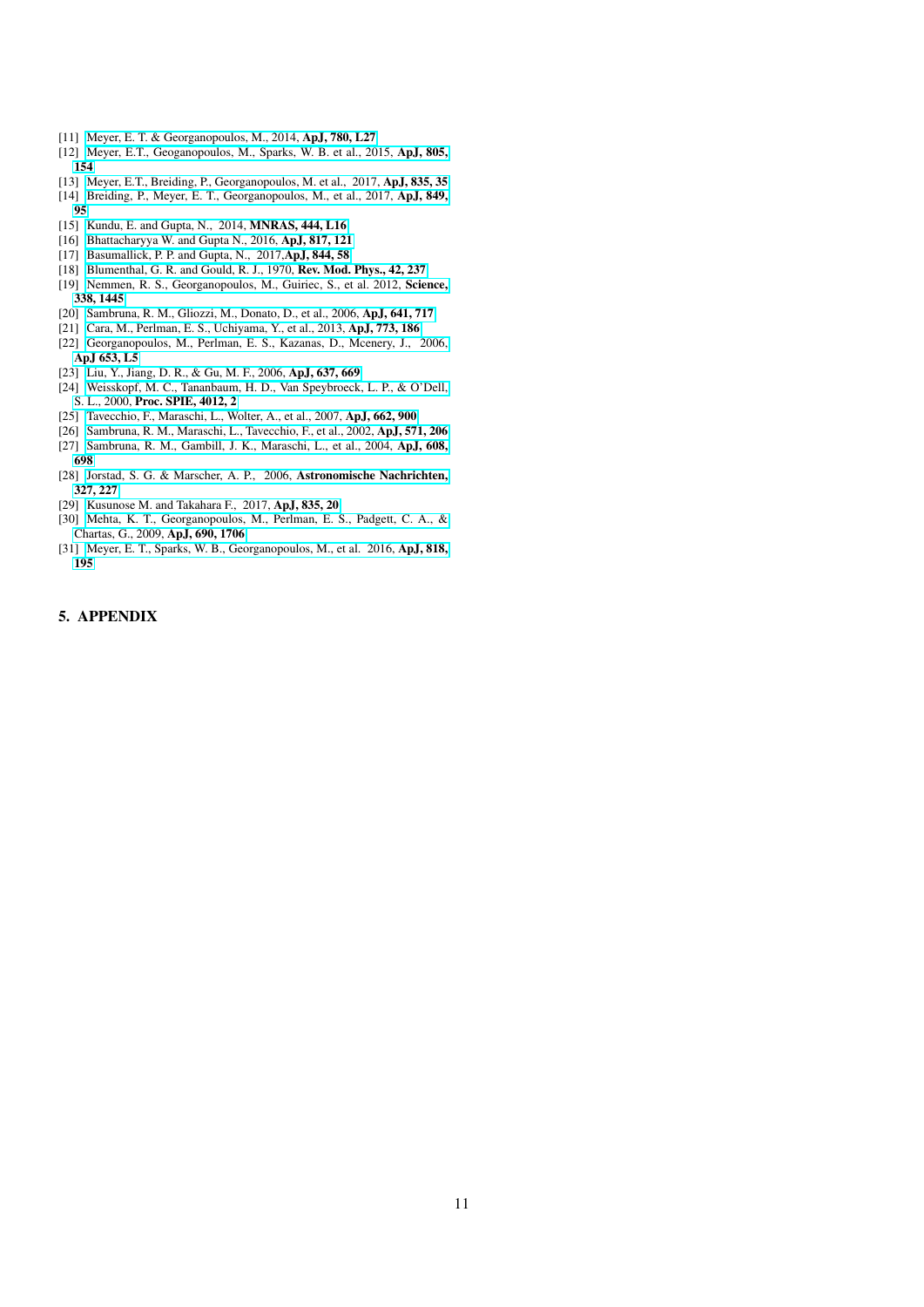Table 1: Parameters used for modelling extended jet emission of S5 2007+777 with synchrotron emission from two populations of electrons. Second column displays the distances of the knots from the core, third column Lorentz factor, fourth column viewing angle, fifth column Doppler factor, sixth column magnetic field, seventh column type of emission, eighth and ninth columns minimum and maximum energies of electrons, and tenth column spectral index of injected electron spectrum.

| Knots      | Dist(arcsec) |     | $\theta_{obs}$ | δ    | B(mG) | Emission                   | $E_{min}(eV)$         | $E_{max}(eV)$ | $\alpha$      |
|------------|--------------|-----|----------------|------|-------|----------------------------|-----------------------|---------------|---------------|
| $K_{3,6}$  | 3.6          | 2.8 | $20^{\circ}$   | 5.92 | 0.03  | 1st population $e^-$ synch | 10 <sup>7</sup>       | $10^{10}$     | 2.5           |
|            |              |     |                |      |       | 2nd population $e^-$ synch | $1.7 \times 10^{13}$  | $10^{14}$     | 2.3           |
| $K_{5,2}$  | 5.1          | 2.7 | $20^{\circ}$   | 6.14 | 0.05  | 1st population $e^-$ synch | 10 <sup>7</sup>       | $10^{10}$     | $\mathcal{Z}$ |
|            |              |     |                |      |       | 2nd population $e^-$ synch | $8.91 \times 10^{12}$ | $10^{14}$     | 2.3           |
| $K_{8.5}$  | 8.5          | 2.6 | $20^{\circ}$   | 6.37 | 0.07  | 1st population $e^-$ synch | $10^{7}$              | $10^{10}$     | 2.3           |
|            |              |     |                |      |       | 2nd population $e^-$ synch | $8.91 \times 10^{12}$ | $10^{14}$     | 2.3           |
| $K_{11.1}$ | 11           | 2.5 | $20^{\circ}$   | 6.63 | 0.09  | 1st population $e^-$ synch | $10^{7}$              | $10^{10}$     | 2.3           |
|            |              |     |                |      |       | 2nd population $e^-$ synch | $1.25 \times 10^{13}$ | $10^{14}$     | 2.3           |
| $K_{15,7}$ | 16           | 2.4 | $20^{\circ}$   | 6.9  | 0.1   | 1st population $e^-$ synch | $10^{7}$              | $10^{10}$     | 2.4           |
|            |              |     |                |      |       | 2nd population $e^-$ synch | $1.25 \times 10^{13}$ | $10^{14}$     | 2.3           |
|            |              |     |                |      |       |                            |                       |               |               |

Table 2: Magnetic field energy densities of different knots and total jet power for object S5 2007+777

| Knots      | $u'_B(erg/cm^3)$       | $R$ (cm)               | $P_B$ (erg/sec)       | $P_{total}$ (erg/sec) |
|------------|------------------------|------------------------|-----------------------|-----------------------|
| $K_{3,6}$  | $3.58 \times 10^{-11}$ | $3.086 \times 10^{21}$ | $2.52 \times 10^{44}$ | $5.93 \times 10^{45}$ |
| $K_5$      | $9.95 \times 10^{-11}$ | $3.086 \times 10^{21}$ | $6.51 \times 10^{44}$ |                       |
| $K_8$ 5    | $1.95 \times 10^{-10}$ | $3.086 \times 10^{21}$ | $1.18 \times 10^{45}$ |                       |
| $K_{11.1}$ | $3.22 \times 10^{-10}$ | $3.086 \times 10^{21}$ | $1.8 \times 10^{45}$  |                       |
| $K_{15.7}$ | $3.98 \times 10^{-10}$ | $3.086 \times 10^{21}$ | $2.05 \times 10^{45}$ |                       |
|            |                        |                        |                       |                       |

#### Table 3: Parameters used for modelling multi-wavelength data from extended jet of PKS 1136-135

| Knots            | Dist(arcsec) |     | $\theta_{obs}$ | $\delta$ | B(mG)                              | Emission                               | $E_{min}(eV)$         | $E_{max}(eV)$                   | $\alpha$ |
|------------------|--------------|-----|----------------|----------|------------------------------------|----------------------------------------|-----------------------|---------------------------------|----------|
| $\alpha$         | 2.7          | 2.2 | $20^{\circ}$   | 7.53     | 0.15                               | 1st population $e^-$ synch             | $10^{7}$              | $3.16 \times 10^{10}$           | 2.3      |
|                  |              |     |                |          |                                    | 2nd population $e^-$ synch             | $3.71 \times 10^{11}$ | $\frac{3.16 \times 10^{13}}{2}$ | 2.3      |
| $\boldsymbol{A}$ | 4.6          | 2.8 | $20^{\circ}$   | 5.92     | 0.03<br>1st population $e^-$ synch |                                        | $10^{7}$              | $3.16 \times 10^{10}$           | 2.3      |
|                  |              |     |                |          |                                    | 2nd population $e^-$ synch             | $1.12 \times 10^{12}$ | $3.16 \times 10^{13}$           | 2.3      |
| $\overline{B}$   | 6.5          | 2.7 | $20^{\circ}$   | 6.14     | 0.05                               | 1st population $e^-$ synch             | $10^{7}$              | $7.94 \times 10^{11}$           | 2.55     |
|                  |              |     |                |          |                                    | 2nd population $e^-$ synch             | $10^{13}$             | $6.3 \times 10^{13}$            | 2.3      |
| $\mathcal{C}$    | 7.7          | 2.6 | $20^{\circ}$   | 6.37     | 0.07                               | 1st population $e^-$ synch             | $10^{7}$              | $3.16 \times 10^{11}$           | 2.6      |
|                  |              |     |                |          |                                    | 2nd population $e^-$ synch             | $1.14 \times 10^{13}$ | $6.3 \times 10^{13}$            | 2.3      |
| D                | 8.6          | 2.5 | $20^{\circ}$   | 6.63     | 0.09                               | 1st population $e^-$ synch             | $10^{7}$              | $4.46 \times 10^{11}$           | 2.8      |
|                  |              |     |                |          |                                    | 2nd population $e^-$ synch             | $1.41 \times 10^{13}$ | $6.3 \times 10^{13}$            | 2.3      |
| E                | 9.3          | 2.4 | $20^{\circ}$   | 6.9      | 0.095                              | 1st population $e^-$ synch             | $10^{7}$              | $3.16 \times 10^{11}$           | 2.8      |
|                  |              |     |                |          |                                    | 2nd population $e^-$ synch             | $1.41 \times 10^{13}$ | $6.3 \times 10^{13}$            | 2.3      |
| HS               | 10.3         | 2.3 | $20^{\circ}$   | 7.2      | 0.1                                | $\overline{1st$ population $e^-$ synch | $10^{7}$              | $3.16 \times 10^{11}$           | 2.9      |
|                  |              |     |                |          |                                    | 2nd population $e^-$ synch             | $1.58 \times 10^{13}$ | $6.3 \times 10^{13}$            | 2.3      |
|                  |              |     |                |          |                                    |                                        |                       |                                 |          |

## Table 4: Magnetic field energy densities of different knots and total jet power for object PKS 1136-135

| Knots            | $u'_R(erg/cm^3)$       | $R$ (cm)               | $P_B$ (erg/sec)       | $P_{total}$ (erg/sec) |
|------------------|------------------------|------------------------|-----------------------|-----------------------|
| $\alpha$         | $8.95 \times 10^{-10}$ | $3.086 \times 10^{21}$ | $3.89 \times 10^{45}$ | $1.15 \times 10^{46}$ |
| $\boldsymbol{A}$ | $3.58 \times 10^{-11}$ | $3.086 \times 10^{21}$ | $2.52 \times 10^{44}$ |                       |
| $\boldsymbol{B}$ | $9.95 \times 10^{-11}$ | $3.086 \times 10^{21}$ | $6.51 \times 10^{44}$ |                       |
| $\mathcal{C}$    | $1.95 \times 10^{-10}$ | $3.086 \times 10^{21}$ | $1.18 \times 10^{45}$ |                       |
| D                | $3.22 \times 10^{-10}$ | $3.086 \times 10^{21}$ | $1.8 \times 10^{45}$  |                       |
| E                | $3.59 \times 10^{-10}$ | $3.086 \times 10^{21}$ | $1.85 \times 10^{45}$ |                       |
| HS               | $3.98 \times 10^{-10}$ | $3.086 \times 10^{21}$ | $1.88 \times 10^{45}$ |                       |
|                  |                        |                        |                       |                       |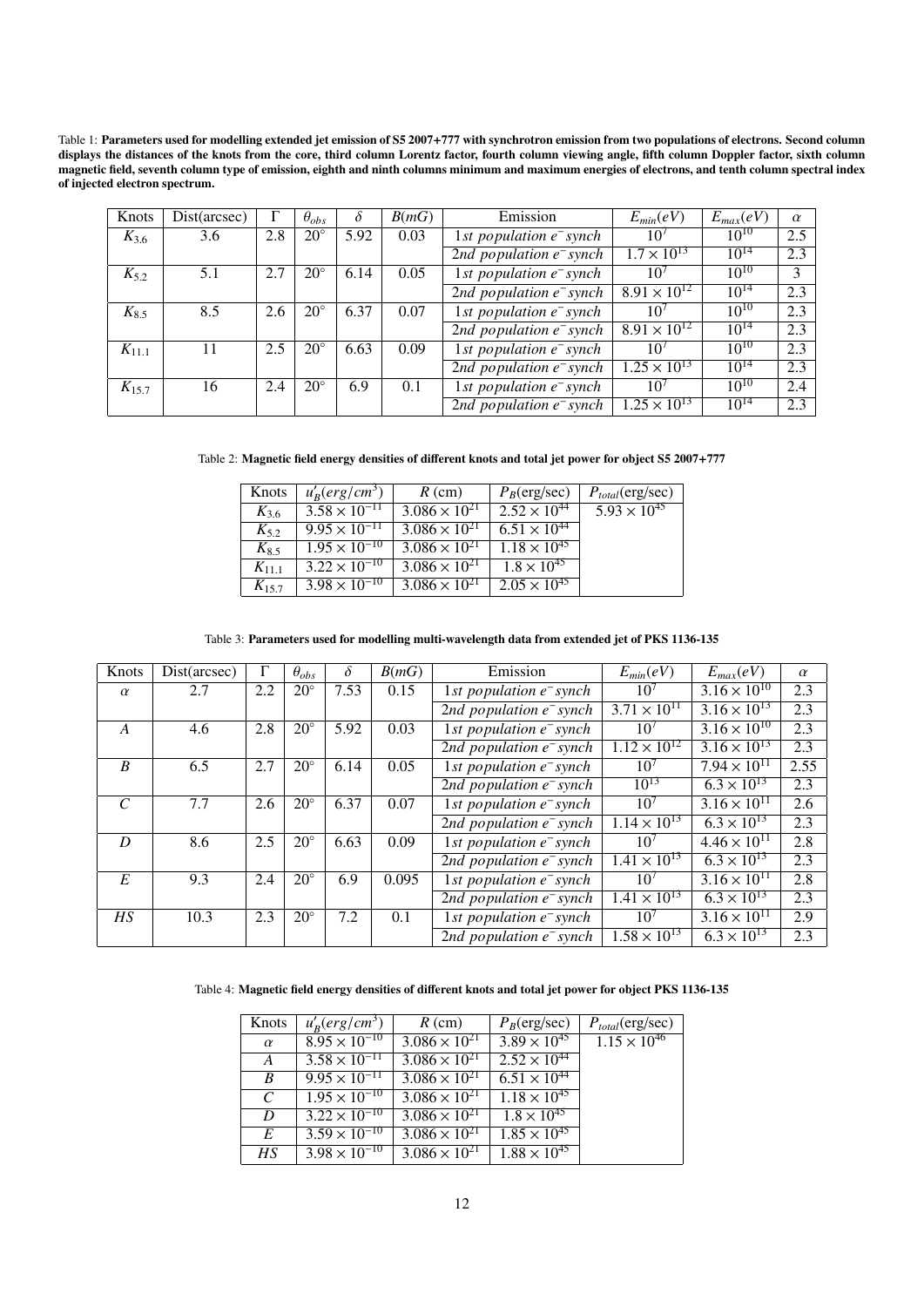| Knots      | Dist(arcsec) |     | $\theta_{obs}$ |      | B(mG) | Emission                   | $E_{min}(eV)$         | $E_{max}(eV)$         | $\alpha$ |
|------------|--------------|-----|----------------|------|-------|----------------------------|-----------------------|-----------------------|----------|
| A          | 0.7          |     | $20^{\circ}$   | 6.14 | 0.2   | 1st population $e^-$ synch | 10 <sup>7</sup>       | $5.01 \times 10^{11}$ | 2.3      |
|            |              |     |                |      |       | 2nd population $e^-$ synch | $5.62\times^{12}$     | $3.16 \times 10^{13}$ | 2.3      |
| <b>BCD</b> | 1.9          | 2.8 | $20^{\circ}$   | 5.92 | 0.1   | 1st pouplation $e^-$ synch | 10'                   | $3.16 \times 10^{11}$ | 2.45     |
|            |              |     |                |      |       | 2nd population $e^-$ synch | $5.62 \times 10^{12}$ | $3.16 \times 10^{13}$ | 2.3      |

# Table 5: Parameters used for modelling multi-wavelength data from extended jet of PKS 1229-021

# Table 6: Magnetic field energy densities of different knots and total jet power for object PKS 1229-021

| Knots | $u'_R(erg/cm^3)$               | $R \,$ cm                        |                       | $P_B(\text{erg/sec})$   $P_{total}(\text{erg/sec})$ |
|-------|--------------------------------|----------------------------------|-----------------------|-----------------------------------------------------|
|       | $1.59 \times 10^{-9}$          | $3.086 \times 10^{21}$           | $1.04 \times 10^{46}$ | $1.32 \times 10^{46}$                               |
|       | $BCD$   $3.98 \times 10^{-10}$ | $\frac{1}{3.086 \times 10^{21}}$ | $2.8 \times 10^{45}$  |                                                     |
|       |                                |                                  |                       |                                                     |

## Table 7: Parameters used for modelling multi-wavelength data from extended jet of PKS 1354+195

| Knots | Dist(arcsec) |                | $\theta_{obs}$ |      | B(mG)                             | Emission                   | $E_{min}(eV)$             | $E_{max}(eV)$         | $\alpha$ |
|-------|--------------|----------------|----------------|------|-----------------------------------|----------------------------|---------------------------|-----------------------|----------|
| А     |              | $\overline{ }$ | $20^{\circ}$   | 6.14 | 1st population $e^-$ synch<br>0.2 |                            | 10 <sup>7</sup>           | $2.81 \times 10^{11}$ |          |
|       |              |                |                |      |                                   | 2nd population $e^-$ synch | $5.62 \times 10^{12}$     | $3.16 \times 10^{13}$ | 2.3      |
|       |              | 2.8            | $20^{\circ}$   | 5.92 |                                   | 1st population $e^-$ synch | 10                        | $2.51 \times 10^{11}$ |          |
|       |              |                |                |      |                                   | 2nd population $e^-$ synch | $1.5.62 \times 10^{12}$ . | $3.16 \times 10^{13}$ | 2.3      |

# Table 8: Magnetic field energy densities of different knots and total jet power for object PKS 1354+195

|   | Knots $ u'_{B}(erg/cm^{3}) $ | $R \text{ cm}$                                                     |                      | $P_B$ (erg/sec)   $P_{total}$ (erg/sec) |
|---|------------------------------|--------------------------------------------------------------------|----------------------|-----------------------------------------|
|   |                              | $1.59 \times 10^{-9}$ 3.086 $\times 10^{21}$ 1.04 $\times 10^{46}$ |                      | $1.32 \times 10^{46}$                   |
| B |                              | $3.98 \times 10^{-10}$ $3.086 \times 10^{21}$                      | $2.8 \times 10^{45}$ |                                         |
|   |                              |                                                                    |                      |                                         |

| Table 9: Parameters used for modelling multi-wavelength data from extended jet of PKS 2209+080 |  |  |
|------------------------------------------------------------------------------------------------|--|--|
|                                                                                                |  |  |

| Knots            | Dist(arcsec)                |     | $\theta_{obs}$ | $\delta$ | B(mG) | Emission                   | $E_{min}(eV)$         | $E_{max}(eV)$         | $\alpha$ |
|------------------|-----------------------------|-----|----------------|----------|-------|----------------------------|-----------------------|-----------------------|----------|
| $\bm{A}$         | 0.52                        | 2.8 | $20^{\circ}$   | 5.92     | 0.3   | 1st population $e^-$ synch | 10 <sup>7</sup>       | $3.16 \times 10^{10}$ | 2.3      |
|                  |                             |     |                |          |       | 2nd population $e^-$ synch | $10^{11}$             | $3.16 \times 10^{12}$ | 2.3      |
| $\boldsymbol{B}$ | 1.3                         | 2.7 | $20^{\circ}$   | 6.14     | 0.2   | 1st population $e^-$ synch | $10^{7}$              | $1.58 \times 10^{11}$ | 2.1      |
|                  |                             |     |                |          |       | 2nd population $e^-$ synch | $3.98 \times 10^{11}$ | $10^{13}$             | 2.3      |
| $\mathcal{C}$    | $\mathcal{D}_{\mathcal{L}}$ | 2.6 | $20^{\circ}$   | 6.37     | 0.1   | 1st population $e^-$ synch | $10^{7}$              | $1.51 \times 10^{11}$ | 2.2      |
|                  |                             |     |                |          |       | 2nd population $e^-$ synch | $7.94 \times 10^{11}$ | $10^{13}$             | 2.3      |
| D                | 3.2                         | 2.5 | $20^{\circ}$   | 6.63     | 0.08  | 1st population $e^-$ synch | $10^{7}$              | $1.34 \times 10^{11}$ | 2.1      |
|                  |                             |     |                |          |       | 2nd population $e^-$ synch | $10^{13}$             | $3.16 \times 10^{13}$ | 2.3      |
| E                | 4.7                         | 2.4 | $20^{\circ}$   | 6.9      | 0.05  | 1st population $e^-$ synch | $10^{7}$              | $2 \times 10^{11}$    | 2.3      |
|                  |                             |     |                |          |       | 2nd population $e^-$ synch | $10^{12}$             | $3.16 \times 10^{13}$ | 2.3      |
|                  |                             |     |                |          |       |                            |                       |                       |          |

Table 10: Magnetic field energy densities of different knots and total jet power for object PKS 2209+080

| Knots | $u'_R(erg/cm^3)$       | $R \,$ cm              | $P_B$ (erg/sec)       | $P_{total}$ (erg/sec) |
|-------|------------------------|------------------------|-----------------------|-----------------------|
| A     | $15.92 \times 10^{-8}$ | $3.086 \times 10^{21}$ | $2.52 \times 10^{46}$ | $4 \times 10^{46}$    |
| B     | $7.8 \times 10^{-8}$   | $3.086 \times 10^{21}$ | $1.04 \times 10^{46}$ |                       |
| C     | $10.83 \times 10^{-8}$ | $3.086 \times 10^{21}$ | $2.41 \times 10^{45}$ |                       |
| D     | $3.98 \times 10^{-8}$  | $3.086 \times 10^{21}$ | $1.4 \times 10^{45}$  |                       |
| E     | $12.89 \times 10^{-8}$ | $3.086 \times 10^{21}$ | $5.14 \times 10^{44}$ |                       |
|       |                        |                        |                       |                       |